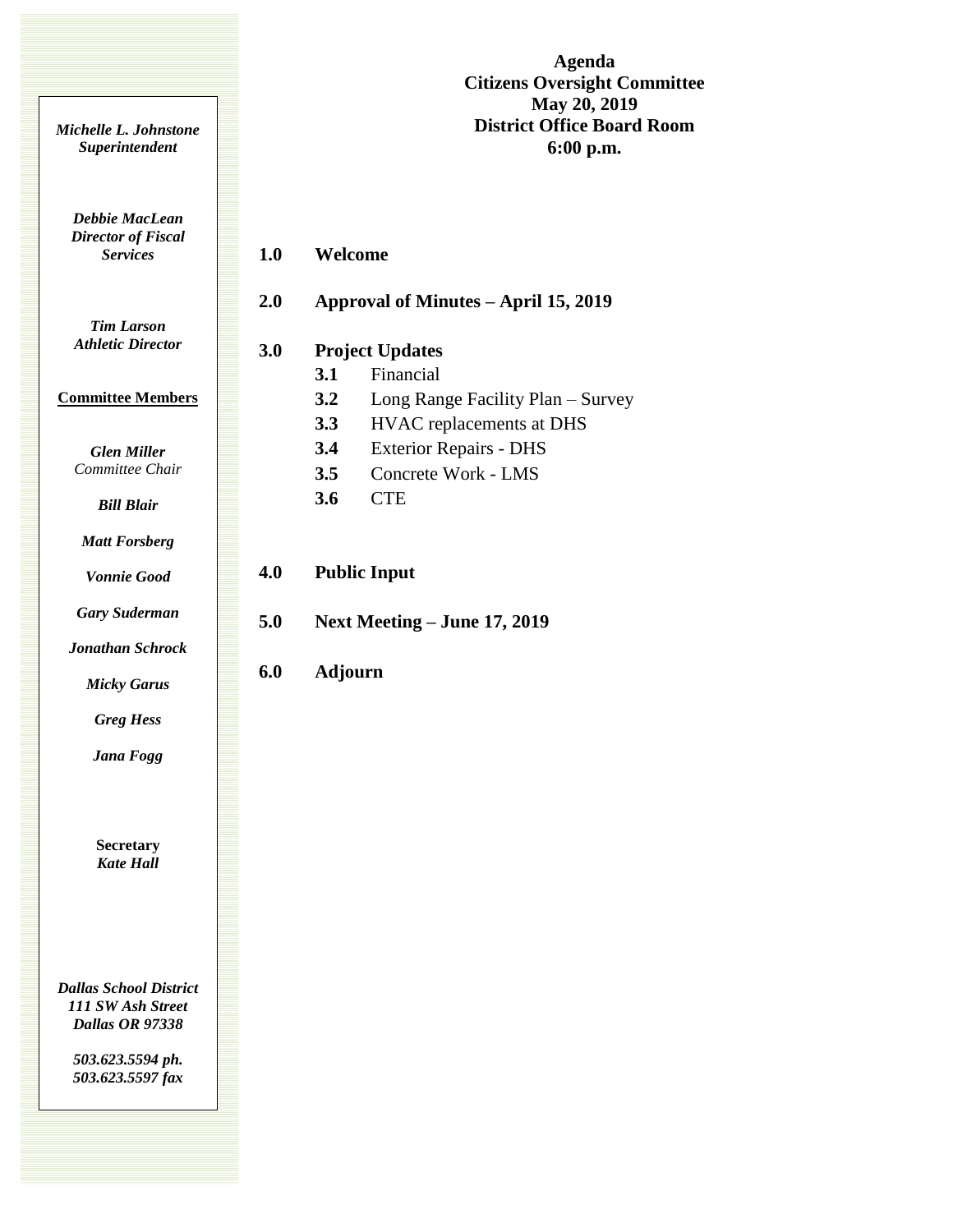## **Minutes Citizens Oversight Committee April 15, 2019 Dallas School District Board Room 6:00 pm**

**Present:** Glen Miller, Greg Hess, Micky Garus, Kevin Montague, Jon Schrock, Michelle Johnstone, Vonnie Good, Jana Fogg

## **Guests:** Megan Fogg

## **1.0 Welcome**

- **2.0 Approval of Minutes** A motion was made by Micky Garus to approve the minutes. The motion received a second by Vonnie Good and passed unanimously.
- **3.0 New Member Recruitment Update –** Welcome new members; Greg Hess of Van Well Building Supply and Jana Fogg, Windermere Western View Properties

## **4.0 Project Updates**

- **4.1 Financial –** There have been no significant changes this month. We have secured an engineering group to work on the HVAC project for DHS.
- **4.2 Seismic Grants –** We were not awarded the seismic grant for the gym at DHS. We will reapply in the next round. We did get the assessment grant which will set us up for the next opportunities for the other four schools. The assessments are required in order to get the seismic upgrade awards, so it is good we were awarded the assessment grant.

The grant process is very competitive and more school districts have been applying. Kevin will continue to monitor available grants and apply for them. The FAR, SRFP and seismic assessment grants are all awarded through the department of education. The seismic rehabilitation grants are not offered through the DoE and harder to get. We have been using ZCS to assist us with the applications. They have been very good at telling us which buildings are more likely to receive awards. This round is the first time we were not awarded a grant we anticipated.

Kevin shared the history surrounding how the seismic grants work. Several years ago a team from the state did a "Rapid Visual Screening" in which they drove by buildings and did exactly what the name suggests. Grants were then created via the legislative process to fund the upgrades. The seismic rehabilitation grants will not be issued without a complete seismic assessment.

There are different types of occupancy after a seismic event. There is "immediate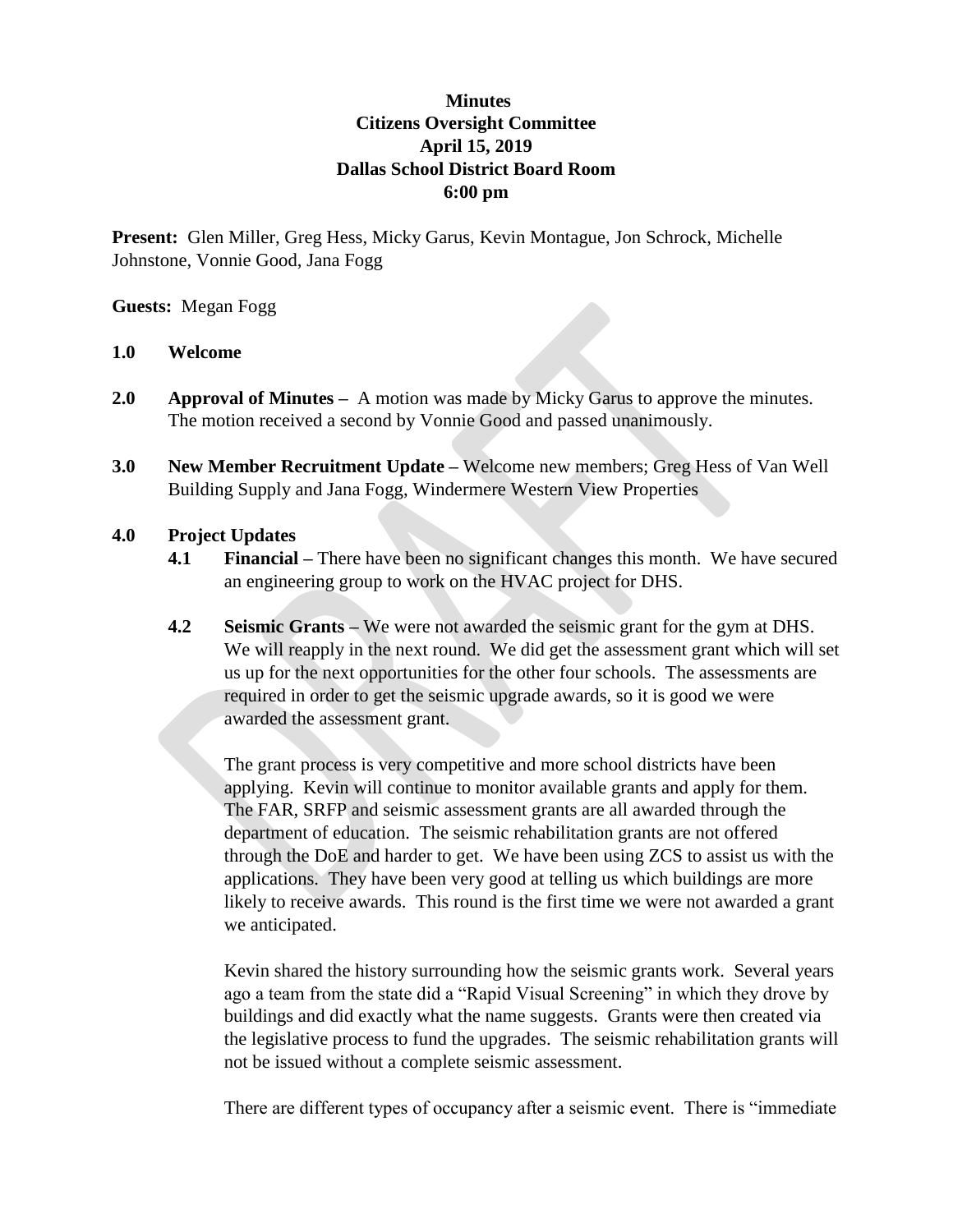occupancy" which is exactly what it says; the building will be safe for occupancy during and after a seismic event. Whitworth was upgraded to "life safety", which means the building will not collapse during the event and will allow occupants the ability to exit the building but will not be safe for occupancy during or after the event. The cost of the upgrade at Whitworth was \$1.5 million.

Because it has been realized that \$1.5million is not enough for many of the buildings needing upgrades, the legislature has decided to increase the grant amount to \$2.5million and allowed separate sections (additions) to be upgraded separate from the main building. However, the additional funds must bring the rating to "immediate occupancy". That amount would allow us to bring the DHS gym up to that rating and tie it in to the rest of the building.

DHS and LMS are identified as Red Cross shelters which would require them to be at the "immediate occupancy" rating. It is also important that we work towards Lyle rehabilitation as it is the evacuation location for Dallas Retirement Village.

- **4.3 Long Range Facility Plan Survey** The survey was sent out and received 328 responses so far. The survey will close tonight. Michelle will get the data out to this committee as soon as she can.
- **4.4 HVAC replacement at DHS –** We have structural/mechanical engineers and architect on board for this project. Two of the units at DHS are on year 25 of 15 year rating. The units are showing signs of imminent failure. Maintenance will be touring the site with the engineers and architect on Thursday. The plan is to replace them this summer. The units serve the science wing, main office and half of second hall (8-10 classrooms). The HVAC units are all original district wide. The boilers were replaced in 2009/10 with the exception of the two raypacs in the north boiler room at LMS. The maintenance team frequently has to manufacture replacement parts in-house because the parts are obsolete. All of the units need to be replaced. However, current funding will only allow us to replace the very worst of the worst, which are two of the units mentioned at DHS.
- **4.5 ETO Energy Information –** Kevin is working with Energy Trust of Oregon to see if we can get retro-commissioning at DHS and to see if there are any more opportunities for energy savings.

The LED upgrades at Whitworth are giving us an energy cost savings of approximately 40%. We were able to reduce classroom fixtures to 9 per room (from 21) while giving better and brighter lighting. The upgrade eliminated the flicker light issues as well as the need to replace ballasts (which are expensive in both parts and labor). The lighting upgrade should show a positive payback in 7 years or less.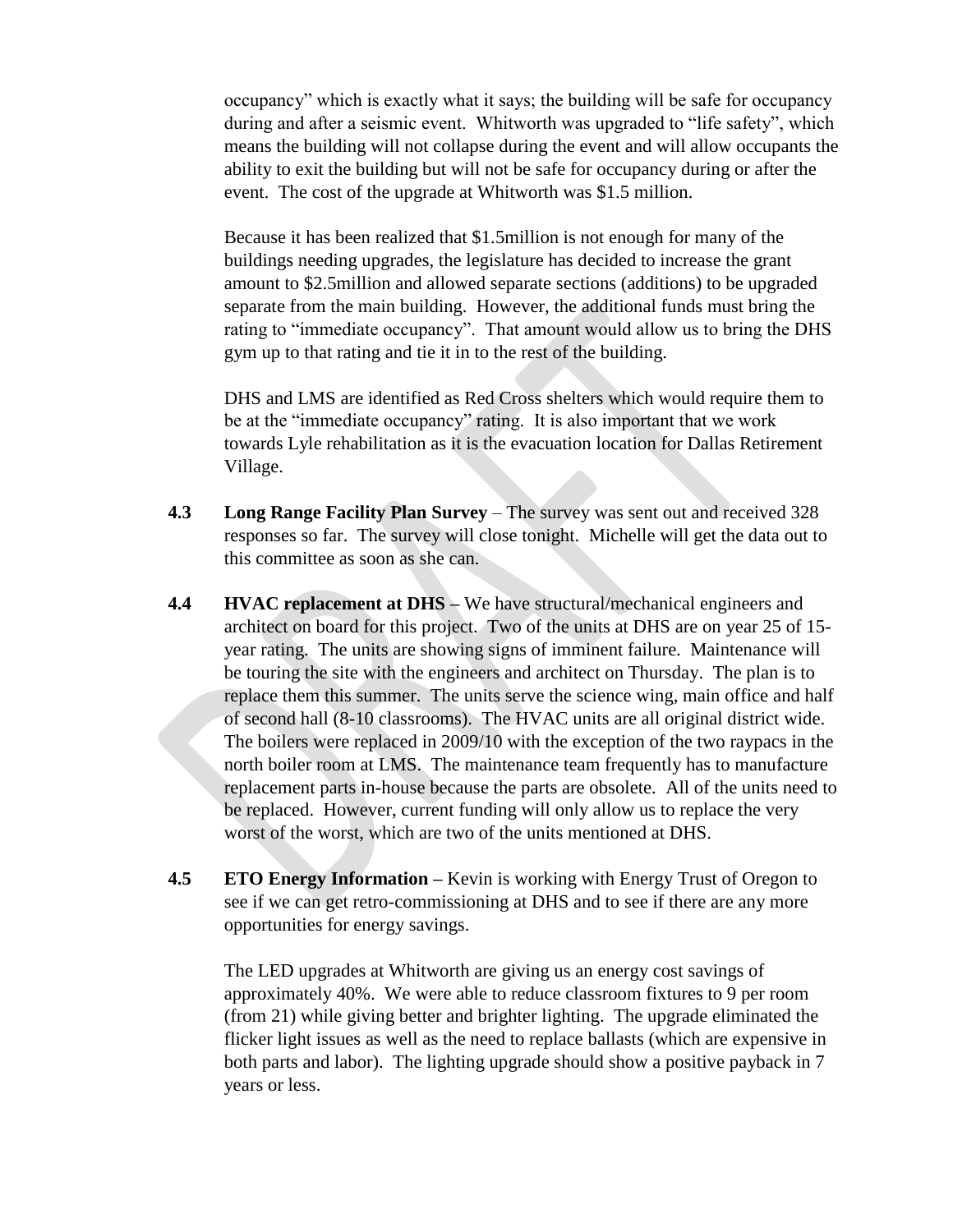**4.6 Track Replacement –** Kevin is working with the engineer and architect to keep this project moving forward. They should be providing the check-set for review this week. There will be a pre-bid walk on May 8 and bids will be due May 21.

Kevin gave a quick summary of the project for the new members, explaining the previous bid and that this re-bid separates the earth work from the surfacing work, while the original bid was the complete project. Michelle said that the original anticipated cost was approximately \$275k and that the board set aside \$330k. She said the board had not been included in the original bidding process. She mentioned that while Janet is a good engineer, Greg Locke will offer cost saving ideas to the project. The rebid will require line-by-line detailed costs to show what each specific item will cost. She also shared that the district will seek financing, as needed, to complete the project this calendar year, potentially including CTE and potential building purchase in the financing.

**4.7 CTE** – The district is still waiting to see what will happen with the old Tyco building. American Gas & Technologies, (the current owners), recently held a liquidation sale. Kevin went to see what they were selling and it didn't appear there was much left in the building. Kevin's dad spoke with someone there who mentioned they were hauling out the third truckload of copper wire. The building auction was originally postponed until April 22. It has now been postponed to May 6.

The minimum bid is \$4.8million with the county assessment value at \$3.6million. If the district is able to acquire the building it would solve a lot of program needs. Industry and families generally do not move to communities with poor schools. The potential for program growth the purchase of this building would provide would be a much needed boost for the school district.

**4.8 Bond Newsletter –** There was discussion as to how the newsletter should be addressed. The general consensus was to address it to "District Stakeholders". Kate shared that she had finished editing the voters list. Out of over 17,000 registered voters there were approximately 8,700 addresses. There was further discussion regarding prioritizing topics for each newsletter. Kate will provide a timeline for sending out the newsletters at the next meeting.

The original bond list had approximately 328 line items. Kevin quit tabulating costs when he reached over \$45million dollars of projects. We have nearly completed \$17million worth of bond projects and over \$2.5million in grant projects. We've been able to leverage those dollars to an even greater value which is very impressive, especially since much of the project management has been done in-house with our current maintenance crew.

If we are able to pass another facilities and maintenance bond the cost to the community would hold steady, meaning there would be no new/additional/higher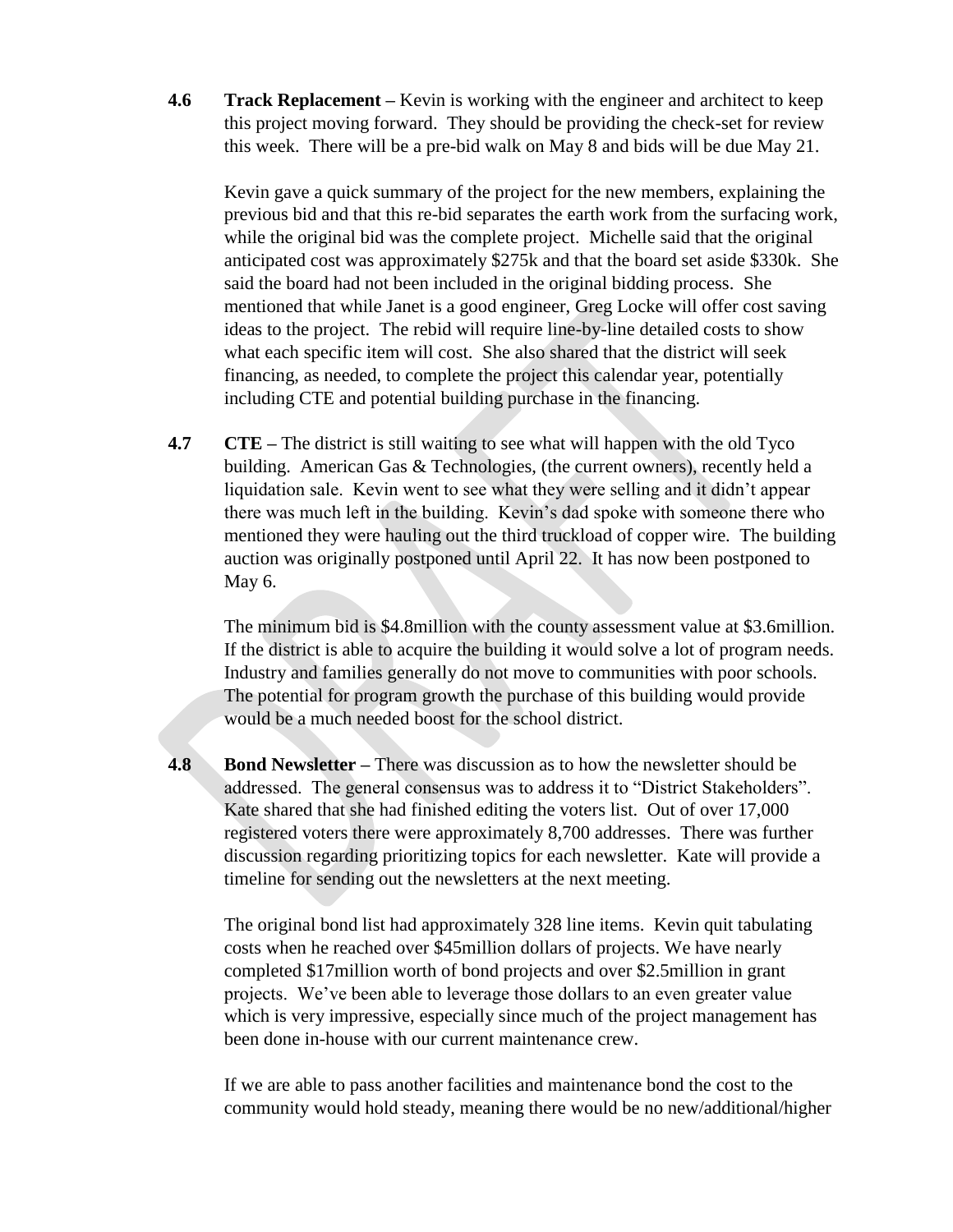cost to the community. This is a very conservative board and community. For now, it is a better path to keep level than to raise costs and risk losing community support. If it seems, in the future, the community would support more, then that option could be looked at.

**5.0 Public Input –** Megan Fogg shared some concerns she and some of her fellow students share. Those included the cost of the Yonder pouches, how much money is being spent on sports and athletics versus other groups such as band, theater, other arts and clubs such as FFA.

She mentioned that if band or theater go to state it's treated as no big deal. It makes these students feel unimportant. Band won first place and was awarded a trophy. There was no celebration or mention of it yet there are sports pictures regularly displayed in the hallways. Jazz band is often unrecognized, as well.

Students wonder if grades have improved since the implementation of the Yonder pouches. If they are made to use them, they should be included in the data collected from that use.

Megan also mentioned that the students don't like the lock down drills because it seems they are done to frequently. While the committee could understand that feeling, it was pointed out that the thing that truly saves lives in an emergency situation is when people know what to do. Megan suggested that a safety meeting at the beginning of the school year might help students better understand that.

 $\blacksquare$  , and the contribution of the contribution of the contribution of the contribution of the contribution of the contribution of the contribution of the contribution of the contribution of the contribution of the cont

 $\overline{\phantom{a}}$  , and the contribution of the contribution of the contribution of the contribution of the contribution of the contribution of the contribution of the contribution of the contribution of the contribution of the

- **6.0 Next meeting** The next meeting is scheduled for May 20, 2019
- **7.0 Adjourn**  The meeting was adjourned at 7:30 p.m.

Glen Miller / Committee Chair Date

Kate Hall / Committee Secretary Date